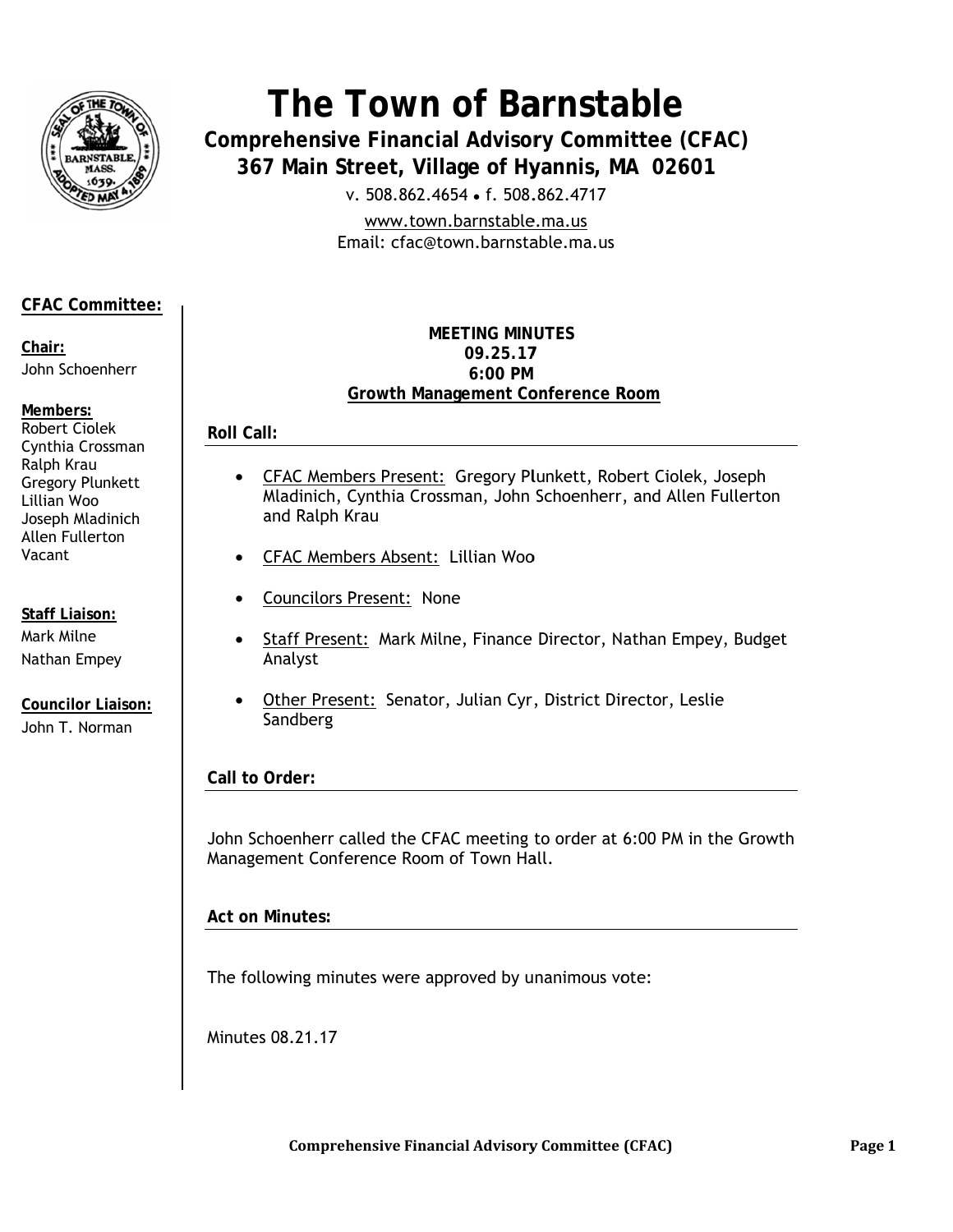#### **Old Business:**

#### None

# **New Business:**

John S. provided Senator Julian Cyr a copy of CFAC's Financial Overview Report as well as referred to the back of the report for topics of discussion. Julian C. responded his' focus is on how to address long-term and immediate needs. This includes a focus on wastewater and housing affordability. Julian noted current state discussion includes the local option on taxing short-term rentals to generate resources for such needs. John S. asked Mark M. the results of the debt override? Mark M. responded the town voted in favor of the override, but he doesn't know if the 11 other communities will pass overrides. In addition, this override vote may help the project go through. Mark M. noted only 7% of the registered voters in Barnstable voted at the polls. Julian C. noted the cost allocation of the tech school project needs to be reviewed because the current formula is based off enrolment, which can fluctuate year-over-year. Currently, the tech school is seeking 42% to 48% reimbursement from the School Building Authority (SBA) for the cost of the project. Ralph K. asked is there any chance of getting a higher rate from SBA? Julian C. responded we are waiting to see what the outcome of the vote is, and that if the town's do not want the project, there will be no push on SBA. Julian also noted it is more likely to be a push in FY19 for a higher rate from SBA.

Julian C. noted many colleagues at the state level know Cape Cod and its issues. Bob C. asked how many colleagues have properties on Cape? Julian C. responded quite a few. Julian C. expressed his' concern if the 208 plan goes back to court, since a court order would force Cape to resolve the wastewater issues sooner, and potential betterments could be as great as property taxes, which taxpayers cannot afford.

Julian C. noted the states FY18 budget has significant money for education. The school budgets will help with healthcare costs in the current budget. Julian C voiced that Chp70 aid is not about how to split the pie, but how to increase the pie. Julian C. mentioned student enrolment on Cape is a concern, and that English Language Learners is a significant cost to Barnstable. John S. noted that Mark M. attended several civic association meetings regarding the technical high school project. Mark M. noted these meetings were sparsely attended. Julian C. asked what is the consensus? Mark M. responded attendees are supportive for the project. Bob C. noted there is a maximum cost per square foot cap SBA will cover, and that the tech schools cost is \$400 per square foot. Bob C. mentioned that maybe there could be a push in the language to move the cap up for tech school projects. Julian C. responded there is a renewed interest in tech schools, and the question becomes how we update the formula to become more equitable. Bob C. responded that a Vocation School Superintendent Association exist, which deals with these sorts of issues. This association may already have legislation written on changing the formula. Joseph M. asked is there any federal support for the school project? Julian C. responded not that I am aware of, but Robert Sanborn, School Superintendent may be pursing federal assistance for the project.

Bob C. asked how are we going to solve the wastewater problem? Julian C. noted the current solution is to sewer the Cape, but not sure how to find a funding mechanism. Currently, it is estimated the towns would pay 50% of the project cost, 25% state, and 25% federal. Julian C. noted were does this cost come from the state? There is no way to maintain annual appropriations from the state to support the project over a decade. Julian C. noted the short-term rental tax has passed in the senate, and that places like Cape Cod where populations double during the summer months will benefit. This tax will help distribute costs across all users. Julian C. noted his' proposal to create a Cape Water Protection Trust could receive benefits such as a favorable bond rating on projects by pooling resources together. Julian C. noted this is an option, because a court order would be far more costly to taxpayers. Leslie S. mentioned the Conservation Law Foundation has said to the Cape selectman association that we are watching you, and that in 1978 it was predicted this issue was going to happen. Bob C. asked would the house or senate version of the short-term rental tax bill pass? Julian C. responded that the house bill is too complicated, and that the senate is in a stronger position.